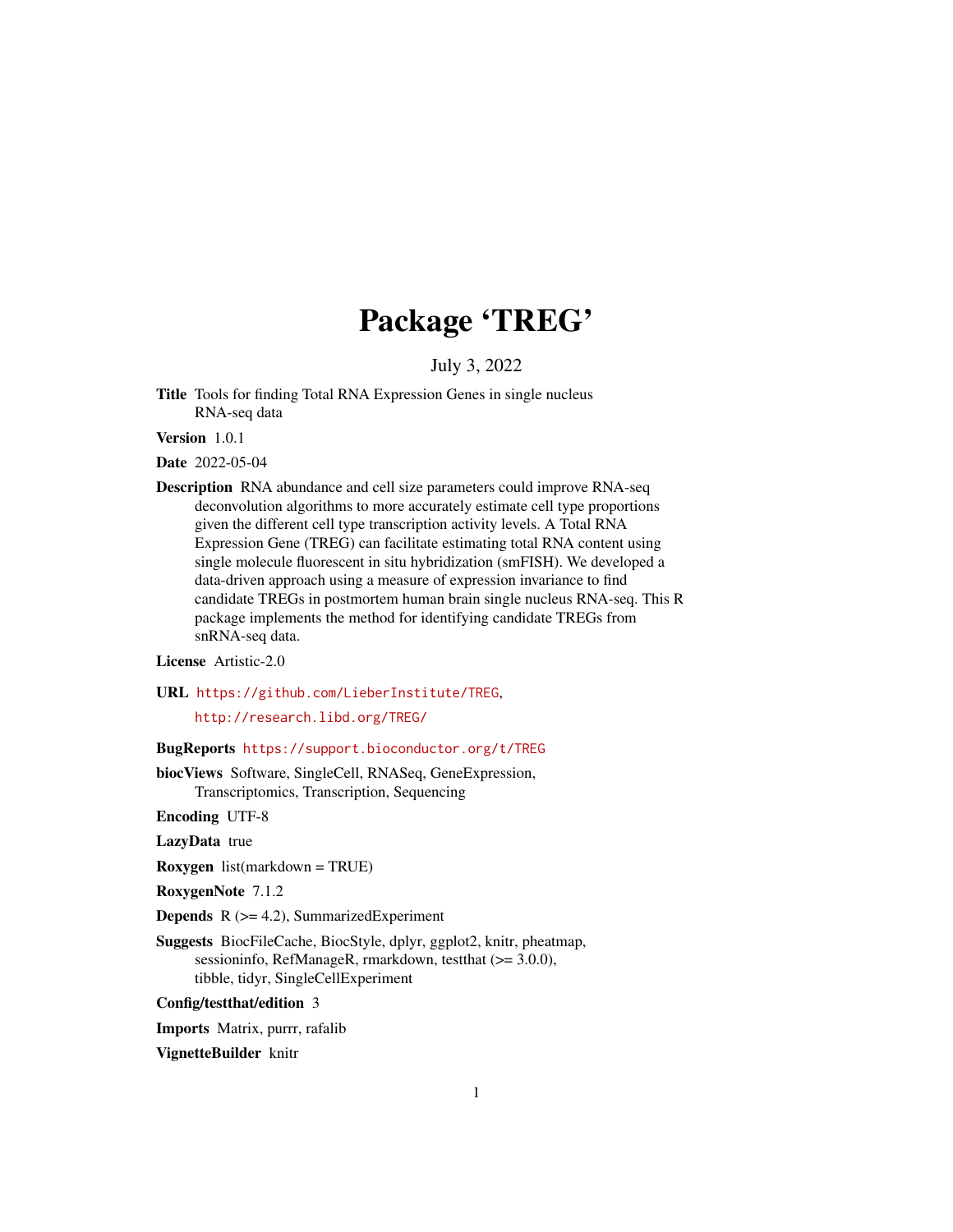<span id="page-1-0"></span>git\_url https://git.bioconductor.org/packages/TREG

git\_branch RELEASE\_3\_15

git\_last\_commit 86d92c8

git\_last\_commit\_date 2022-05-04

Date/Publication 2022-07-03

Author Louise Huuki-Myers [aut, cre] (<<https://orcid.org/0000-0001-5148-3602>>), Leonardo Collado-Torres [ctb] (<<https://orcid.org/0000-0003-2140-308X>>)

Maintainer Louise Huuki-Myers <lahuuki@gmail.com>

# R topics documented:

| Index |  |
|-------|--|
|       |  |
|       |  |
|       |  |
|       |  |
|       |  |
|       |  |
|       |  |

<span id="page-1-1"></span>filter\_prop\_zero *Filter Genes for by Max Proportion Zero Among Groups*

# Description

This function uses the data.frame() generated to find the maximum Proportion Zero across groups, then filter to a set of genes that pass the max Prop Zero cutoff defined by the user.

# Usage

```
filter_prop_zero(prop_zero_df, cutoff = 0.9, na.rm = TRUE)
```
# Arguments

| prop_zero_df | data frame () containing proportion of zero counts, genes as rows, groups as<br>columns.           |
|--------------|----------------------------------------------------------------------------------------------------|
| cutoff       | A numeric() cutoff value for maximum Proportion Zero. The cutoff value<br>should be $< 1$ .        |
| na.rm        | a logical indicating whether missing values should be removed when max prop_zero<br>is calculated. |

#### Value

A character() of gene names that are under the cutoff. These names are from the rownames() of the expression data.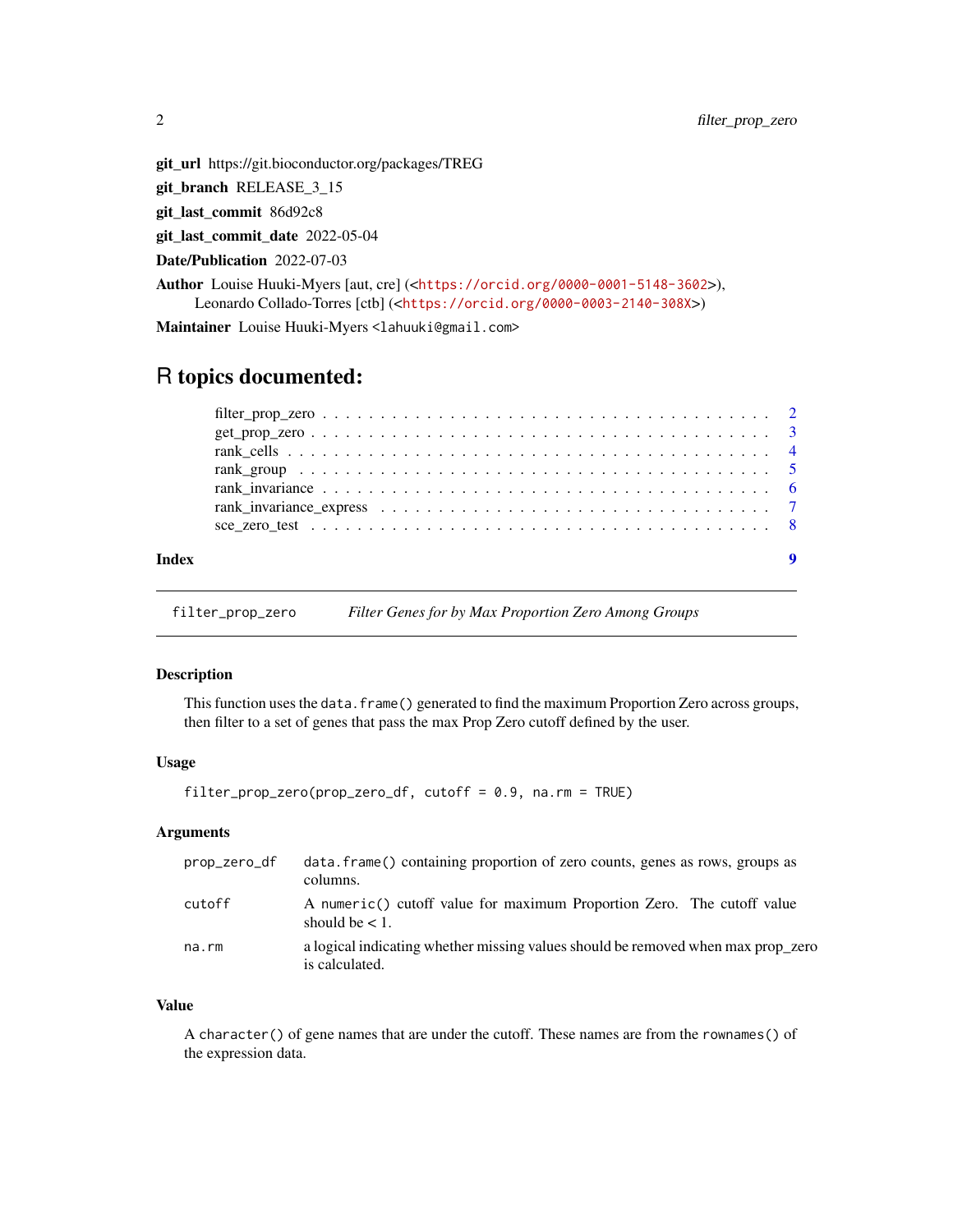<span id="page-2-0"></span>get\_prop\_zero 3

#### See Also

Other Proportion Zero functions: [get\\_prop\\_zero\(](#page-2-1))

#### Examples

```
## Get Proportion Zero data.frame
prop_zero <- get_prop_zero(sce_zero_test, group_col = "group")
## Filter with max Proportion Zero cutoff = 0.59
filter_prop_zero(prop_zero, cutoff = 0.59)
## NA handling
prop_zero[1,1] <- NA
## If NA are present in the prop_zero_df the user can choose to:
## Remove NAs (default)
## genes with NA counts may be included in the final list
filter_prop_zero(prop_zero, cutoff = 0.59, na.rm = TRUE)
## Include NA values
## any gene with genes with NA counts (so max prop_zero will be NA)
## will be removed from the final list, this will throw warning
filter_prop_zero(prop_zero, cutoff = 0.59, na.rm = FALSE)
```
<span id="page-2-1"></span>

| get_prop_zero |  | Get the Proportion of Zero Counts for Each Gene in Each Group |
|---------------|--|---------------------------------------------------------------|
|---------------|--|---------------------------------------------------------------|

#### Description

This function calculates the Proportion Zero for each gene in each user defined group. Proportion Zero = number of zero counts for a gene for a group of cells/number of cells in the group.

### Usage

```
get_prop_zero(sce, group_col = "cellType")
```
#### Arguments

| sce       | SummarizedExperiment-class object                                              |
|-----------|--------------------------------------------------------------------------------|
| group_col | name of the column in the colData() of sce that defines the group of interest. |

#### Details

For more information about calculating Proportion Zero, check equation 1 from the vignette in section "Calculate Proportion Zero and Pick Cutoff".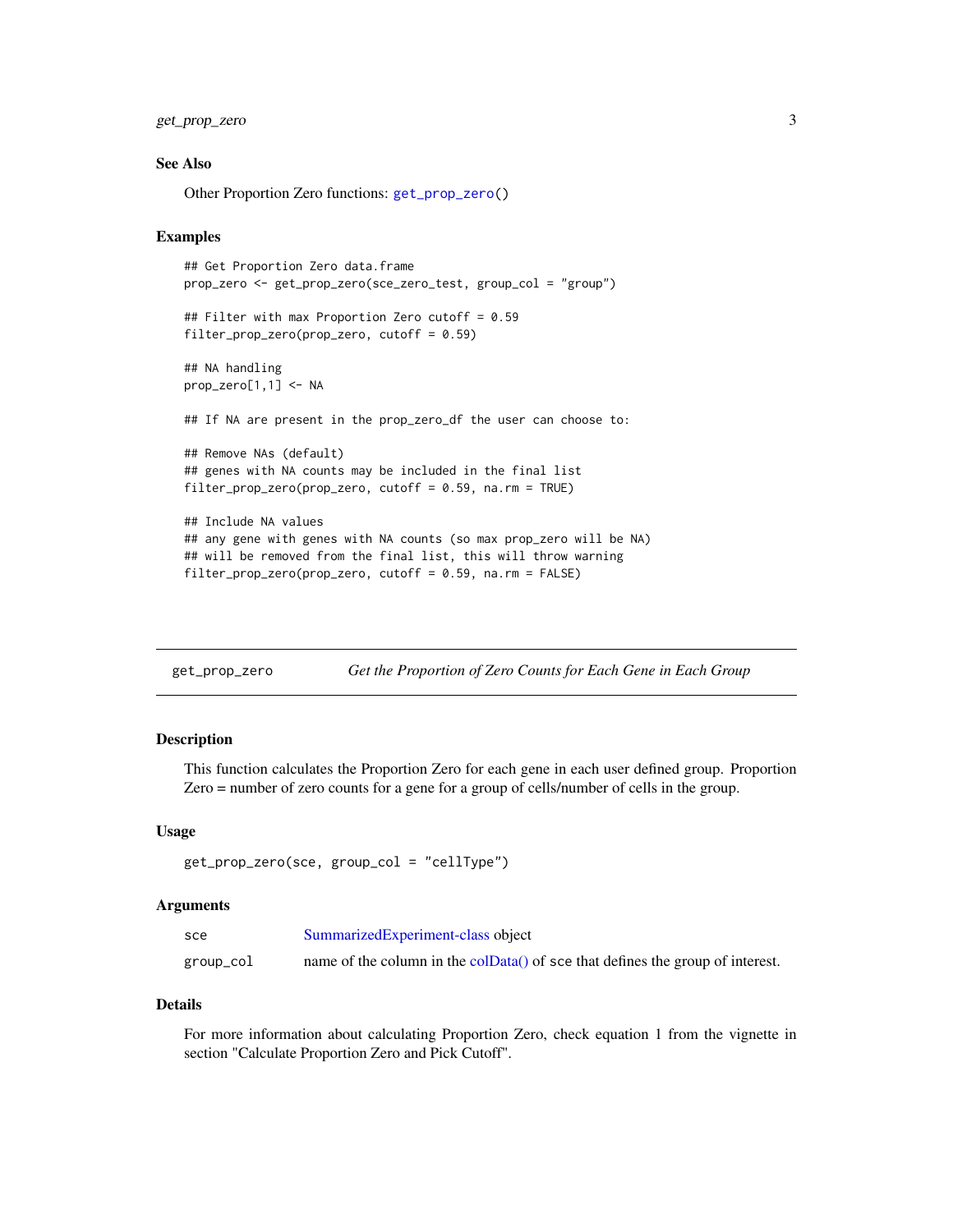# <span id="page-3-0"></span>Value

A data.frame() containing proportion of zero counts, genes as rows, groups as columns.

#### See Also

Other Proportion Zero functions: [filter\\_prop\\_zero\(](#page-1-1))

# Examples

```
## Basic Proportion counts == 0
rowSums(assays(sce_zero_test)$counts == 0) / ncol(sce_zero_test)
## Get proportion by the default group "cellType"
get_prop_zero(sce_zero_test)
## Get proportion by user defined grouping of the data
get_prop_zero(sce_zero_test, group_col = "group")
## Groups with missing levels will be dropped
get_prop_zero(sce_zero_test, group_col = "cellType_na")
```
rank\_cells *Get the Rank of the Expression for each Gene in each Cell*

# Description

This function finds the rank of each gene's expression for each cell, grouped by the user defined variable. This data is used to compute the rank invariance value for each gene later with rank\_invariance().

# Usage

```
rank_cells(sce, group_col = "cellType", assay = "logcounts")
```
# Arguments

| sce       | Summarized Experiment-class object with the assay (defaults to logcounts).                                                                                                                              |
|-----------|---------------------------------------------------------------------------------------------------------------------------------------------------------------------------------------------------------|
| group_col | name of the column in the $\text{colData}()$ of sce that defines the group of interest.                                                                                                                 |
| assay     | A character (1) specifying the name of the assay $\theta$ in the sce object to use to<br>rank expression values. Defaults to logcounts since it typically contains the<br>normalized expression values. |

#### Value

A named list() of matrix() objects. Each matrix() contains the rank values for the cells belonging to one group.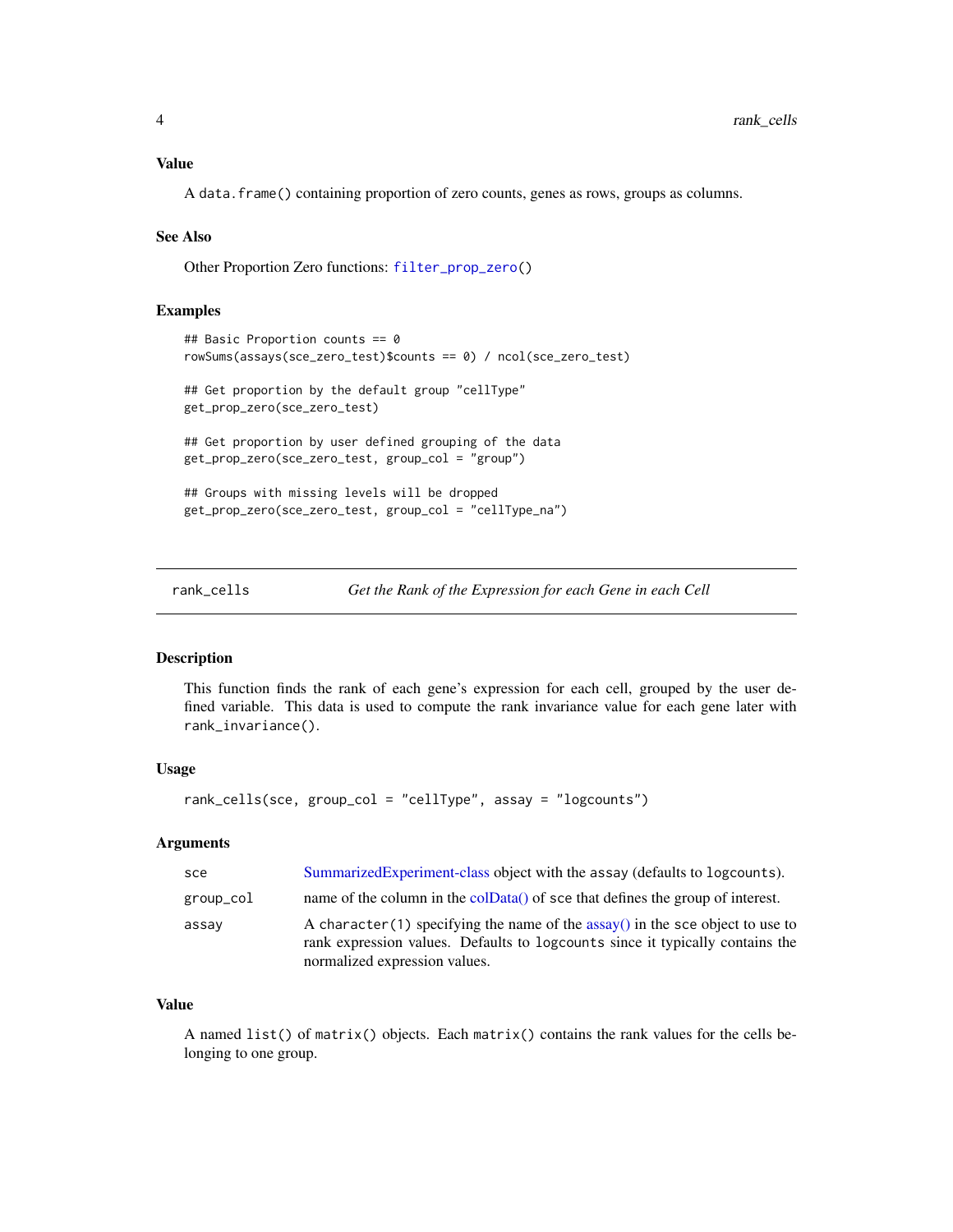# <span id="page-4-0"></span>rank\_group 5

# See Also

Other invariance functions: [rank\\_group\(](#page-4-1)), [rank\\_invariance\\_express\(](#page-6-1)), [rank\\_invariance\(](#page-5-1))

#### Examples

```
## Rank the genes for each cell, organized by "group" column
rank_cells(sce_zero_test, group_col = "group")
```
<span id="page-4-1"></span>rank\_group *Get the Rank of the Mean expression for each Gene in each Group*

#### Description

This function finds the rank of each gene's mean expression all cells in a group. This data is used to compute the rank invariance value for each gene later with rank\_invariance().

#### Usage

```
rank_group(sce, group_col = "cellType", assay = "logcounts")
```
#### Arguments

| sce       | Summarized Experiment-class object with the assay (defaults to logcounts).                                                                                                                              |
|-----------|---------------------------------------------------------------------------------------------------------------------------------------------------------------------------------------------------------|
| group_col | name of the column in the colData() of sce that defines the group of interest.                                                                                                                          |
| assay     | A character (1) specifying the name of the assay $\theta$ in the sce object to use to<br>rank expression values. Defaults to logcounts since it typically contains the<br>normalized expression values. |

#### Value

Named list() of ranks for each gene.

#### See Also

Other invariance functions: [rank\\_cells\(](#page-3-1)), [rank\\_invariance\\_express\(](#page-6-1)), [rank\\_invariance\(](#page-5-1))

### Examples

```
## Rank the genes for each group defined by "group" column
rank_group(sce_zero_test, group_col = "group")
```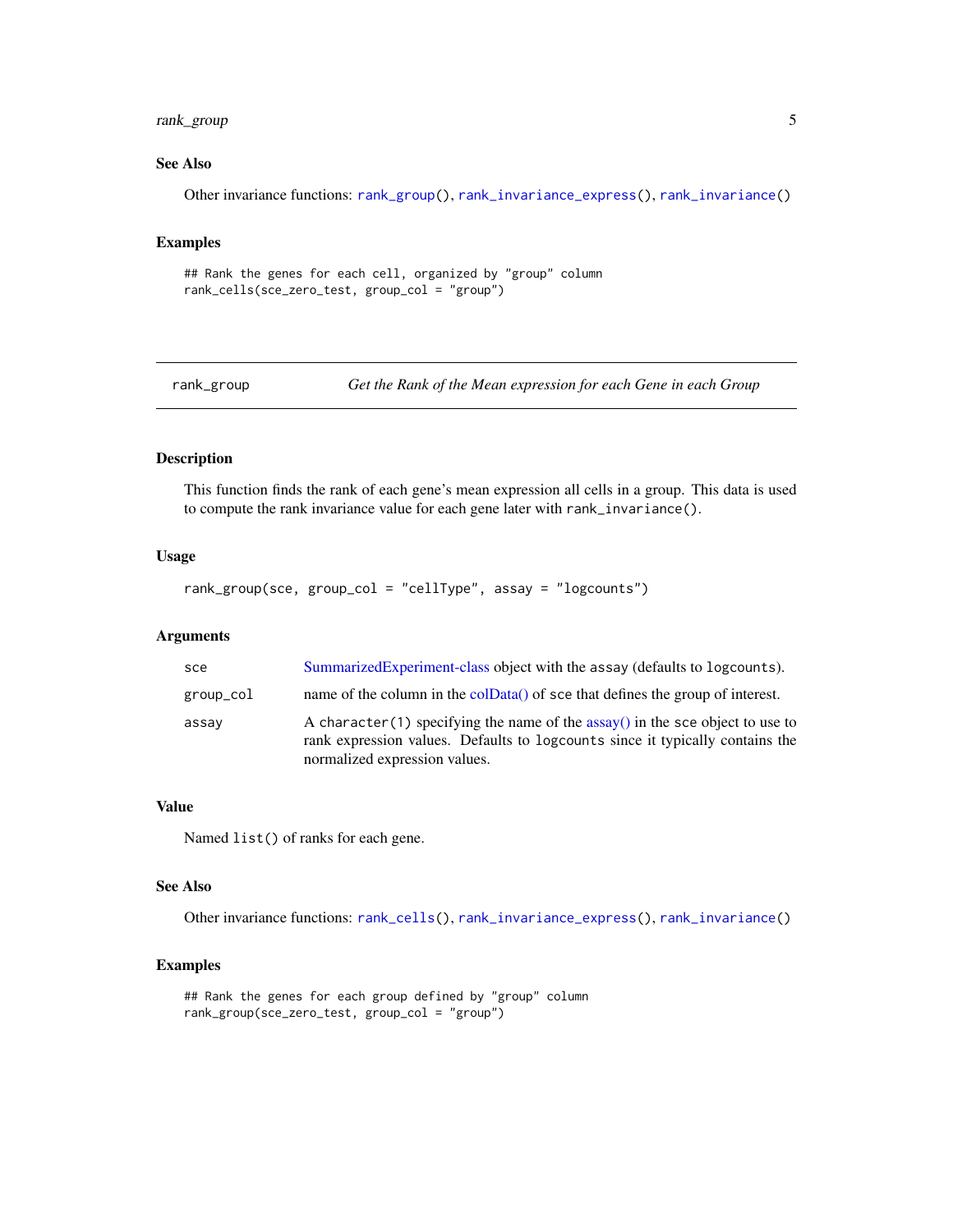<span id="page-5-1"></span><span id="page-5-0"></span>

# Description

This function computes the Rank Invariance value for each gene, from the cell and group ranks computed by rank\_cells() and rank\_group() respectively. Genes with high RI values are considered good candidate TREGs.

#### Usage

rank\_invariance(group\_rank, cell\_rank)

# Arguments

| group_rank | A data.frame() created with rank_group().    |
|------------|----------------------------------------------|
| cell rank  | $A$ data. frame() created with rank_cells(). |

#### Value

A numeric() with the rank of invariance for each gene. High values represent low Rank Invariance, these genes are considered good candidate TREGs.

# See Also

Other invariance functions: [rank\\_cells\(](#page-3-1)), [rank\\_group\(](#page-4-1)), [rank\\_invariance\\_express\(](#page-6-1))

#### Examples

```
## Get the rank of the gene in each group
group_rank_test <- rank_group(sce_zero_test, group_col = "group")
## Get the rank of the gene for each cell
cell_rank_test <- rank_cells(sce_zero_test, group_col = "group")
## Use both rankings to calculate rank_invariance
rank_invar_test <- rank_invariance(group_rank_test, cell_rank_test)
## Highest RI value is best candidate TREG
sort(rank_invar_test, decreasing = TRUE)
```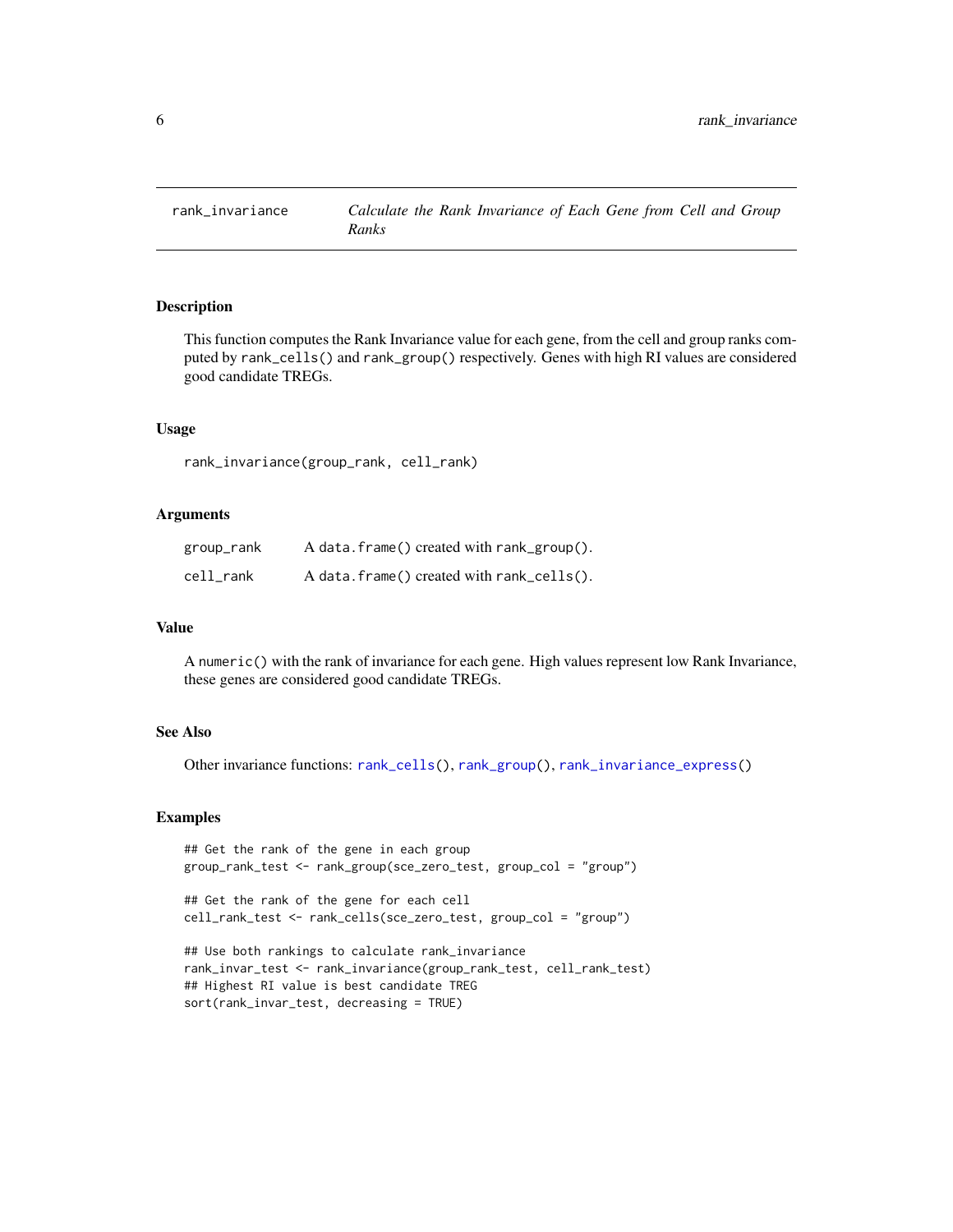<span id="page-6-1"></span><span id="page-6-0"></span>rank\_invariance\_express

*Calculate the Rank Invariance of Each Gene from SCE object*

#### Description

This function computes the Rank Invariance value for each gene, over the groups defined by the user. This function computes the same RI values as running rank\_cells() + rank\_group() + rank\_invariance(). Genes with high RI values are considered good candidate TREGs. This function is more efficient than running the previous three functions.

#### Usage

```
rank_invariance_express(sce, group_col = "cellType", assay = "logcounts")
```
#### Arguments

| sce       | Summarized Experiment-class object with the assay (defaults to log counts).                                                                                                                       |
|-----------|---------------------------------------------------------------------------------------------------------------------------------------------------------------------------------------------------|
| group_col | name of the column in the col $Data()$ of sce that defines the group of interest.                                                                                                                 |
| assay     | A character (1) specifying the name of the assay () in the sce object to use to<br>rank expression values. Defaults to logcounts since it typically contains the<br>normalized expression values. |

# Value

A numeric() with the rank of invariance for each gene. High values represent low Rank Invariance, these genes are considered good candidate TREGs.

### See Also

Other invariance functions: [rank\\_cells\(](#page-3-1)), [rank\\_group\(](#page-4-1)), [rank\\_invariance\(](#page-5-1))

# Examples

```
## Calculate RI for the sce object
## Highest RI value is best candidate TREG, and can change based on the grouping of interest
rank_invariance_express(sce_zero_test, group_col = "group")
rank_invariance_express(sce_zero_test, group_col = "cellType")
```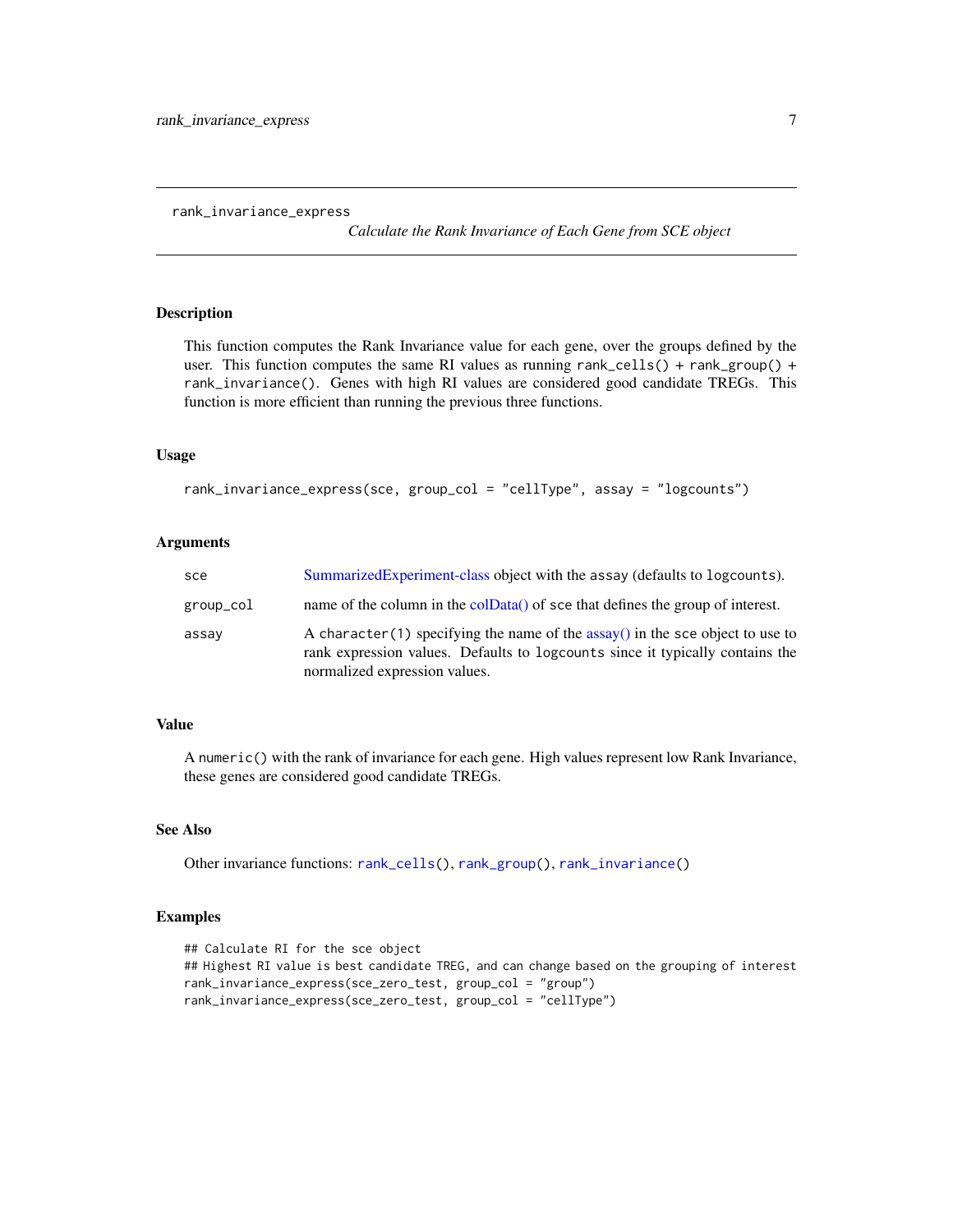## Description

A simulated [SummarizedExperiment-class](#page-0-0) object representing the expression of 100 cells across 5 genes. This object is used as an example dataset throughout TREG.

# Usage

sce\_zero\_test

# Format

A [SummarizedExperiment-class](#page-0-0) object with 5 rows and 100 columns.

### Details

The colData of the object contains demo sample information about the cell, that were designed to be used as group\_col, (such as cell\_type, donor, and region).

The expression of the 5 genes were designed to show a range of Proportion Zeros across groups for different genes. The overall prop\_zero for these theoretical genes are:

- $g100:$  prop\_zero = 1.00
- $g50: prop\_zero = 0.50$
- $g0: prop\_zero = 0.00$
- gOffOn: prop\_zero = 0.50
- gVar:  $prop\_zero = 0.54$